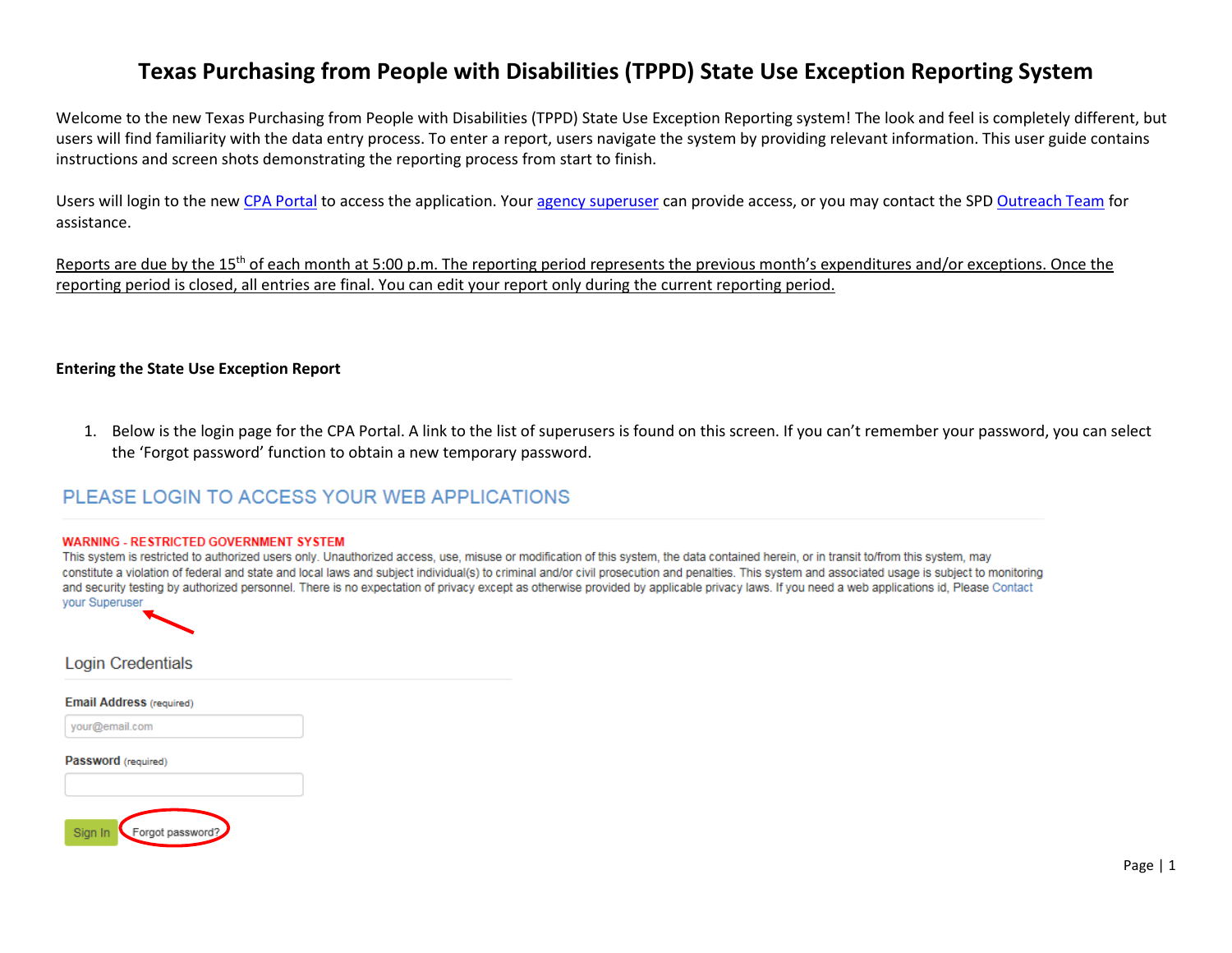2. Once you login, you will see the My Account screen. You will see the applications you have access to on the left hand side. The tabs across the center of the page are for certain system announcments, information, etc. Click 'TPPD Report' to begin the reporting process.

Home / My Account

| <b>My Account</b>                     | <b>Welcome to the Portal</b>                                      |  |  |  |
|---------------------------------------|-------------------------------------------------------------------|--|--|--|
| Overview                              | inouncements Section                                              |  |  |  |
| Addresses                             | <b>VPTS</b><br><b>TPPD</b><br><b>TxSmartBuy</b><br>Home           |  |  |  |
| Update Your Password                  |                                                                   |  |  |  |
| <b>Update Your Security Questions</b> |                                                                   |  |  |  |
| <b>Purchase Requisitions</b>          | <b>Main Announcement Page</b>                                     |  |  |  |
| <b>Purchase Orders</b>                | Please make sure to check the recent announcements for your apps. |  |  |  |
| <b>Favorite Orders</b>                |                                                                   |  |  |  |
| Vendor Performance Reporting          |                                                                   |  |  |  |
| <b>Users</b>                          |                                                                   |  |  |  |
| <b>TPPD Report</b>                    |                                                                   |  |  |  |
| <b>My Settings</b><br><b>Profile</b>  |                                                                   |  |  |  |
| cody.hays@cpa.texas.gov               |                                                                   |  |  |  |

**Contact Superuser** 

My Agency Superuser<br>Information List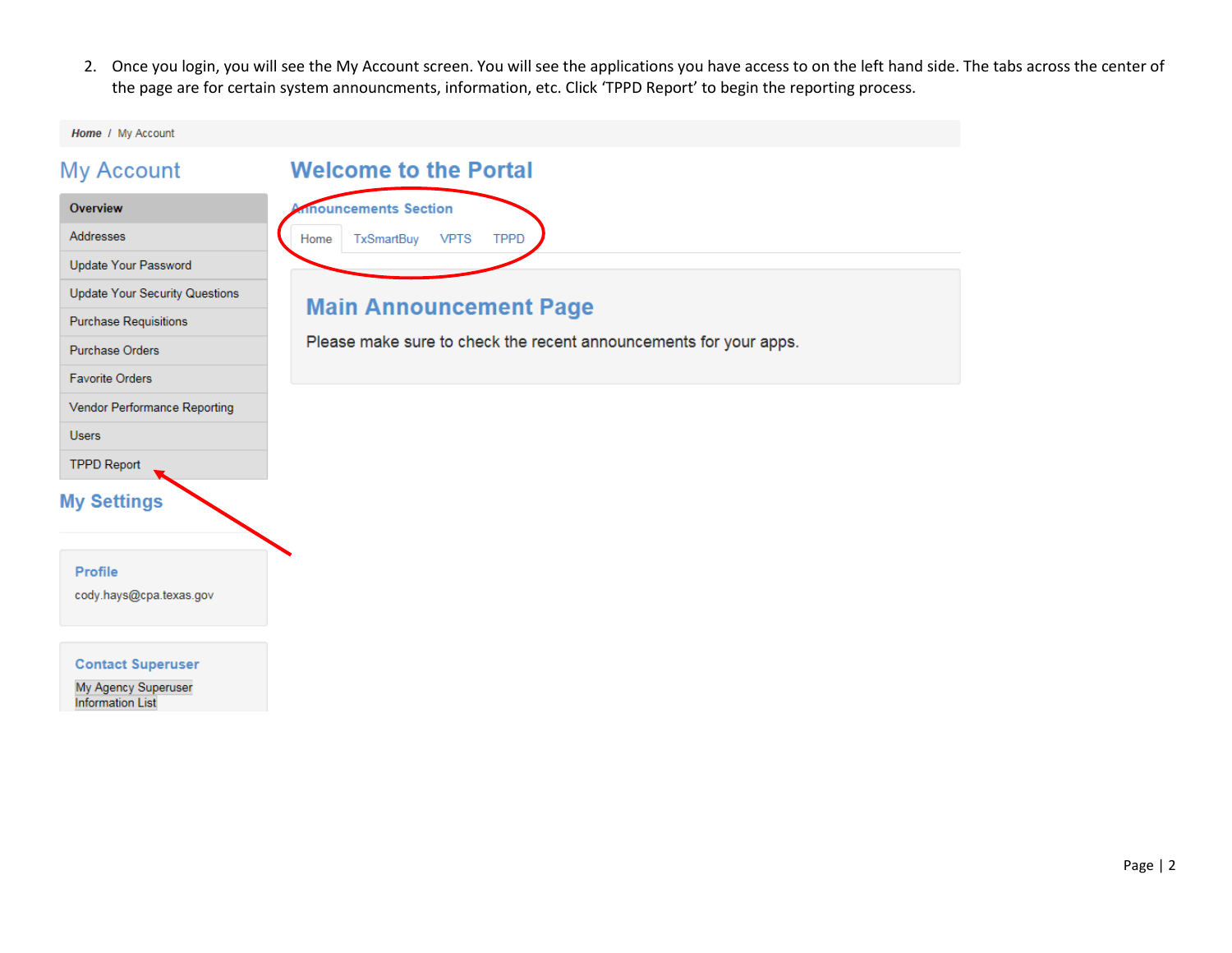3. To begin the monthly reporting process, you will enter the total dollar amount of goods and services purchased from TIBH for the current reporting month. Click 'Update' to save your data. If you did not purchase from TIBH during the current reporting month, you will not enter data on this screen. Even if you have no exceptions to report, you must check the 'No Exceptions' box. Click 'Add Report' to begin entering each exception for the current reporting month or click 'Upload Report' to upload all exceptions at one time (see pages 6 - 7). You can also review previous reports for the last 12 reporting periods.

## **Texas Purchasing from People with Disabilities**

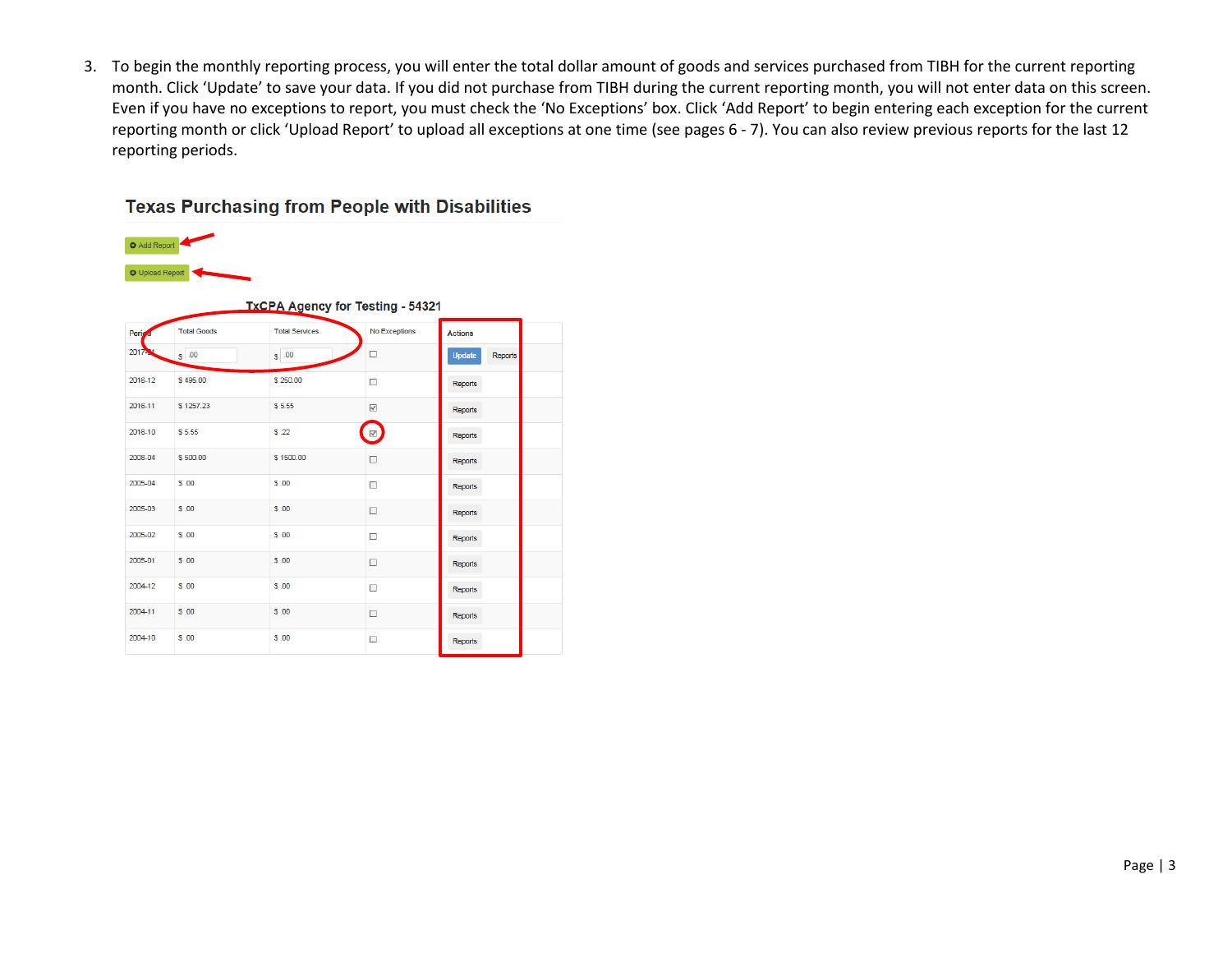4. When entering an exception report for the current period, you must select the Purchase Type, Purchase Information, the Exception and the justification for the exception. Once complete, you can save the report and enter another one or save and exit. You can click 'Back to Summary' to return to the monthly report summary screen.

| <b>Report Information</b>                       |            |
|-------------------------------------------------|------------|
| Period: 201701                                  |            |
| Agency Number: 54321                            |            |
| Reporter: TxCPA Cody Hays                       |            |
| Branch:                                         | (optional) |
| Purchase Type                                   |            |
| @Goods                                          |            |
| ○Services                                       |            |
| Purchase Information                            |            |
|                                                 |            |
|                                                 |            |
| Purchase Order Number: 12345679                 |            |
| Purchase Order Date: 01/11/2017                 |            |
|                                                 |            |
| Item Description: (max 255 characters)<br>paper |            |
|                                                 |            |
| 42500                                           |            |
| NIGP Code:                                      |            |
| Quantity/Duration: 12                           |            |
|                                                 |            |
| UOM: each                                       |            |
| Price: 50                                       |            |
|                                                 |            |
| Exception                                       |            |
|                                                 |            |
| □Quantity                                       |            |
| $\Box$ Quality                                  |            |
| Oelivery Time                                   |            |
| <b>FLife Cycle Cost</b>                         |            |
| Testing/Inspection                              |            |
| Justification: (max 255 characters)             |            |
| couldn't deliver within<br>∧                    |            |
|                                                 |            |

# **Texas Purchasing from People with Disabilities**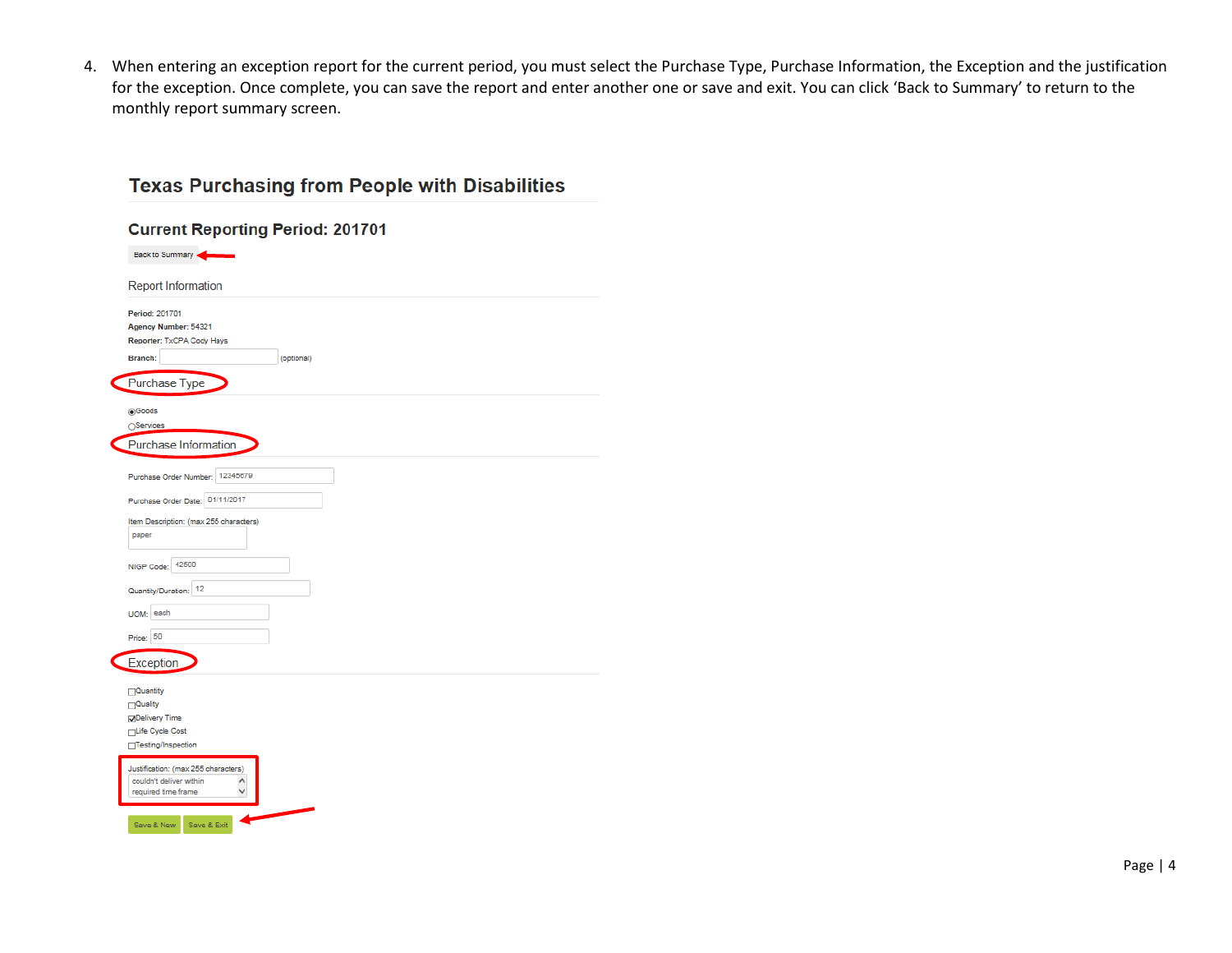5. Whether you save the report and enter another one or save and exit, your data will be captured and added to your monthly report. You can click 'Reports' to view previous and current reports. The 'Update' button will only appear for the current reporting period and you can add/edit reports during this time.

# **Texas Purchasing from People with Disabilities**



O Upload Report

| Period  | <b>Total Goods</b> | <b>Total Services</b> | No Exceptions | <b>Actions</b>           |
|---------|--------------------|-----------------------|---------------|--------------------------|
| 2017-01 | $s$ 500.00         | $S$ 100.00            | □             | <b>Update</b><br>Reports |
| 2016-12 | \$495.00           | \$250.00              | $\Box$        | Reports                  |
| 2016-11 | \$1257.23          | \$5.55                | √             | Reports                  |
| 2016-10 | \$5.55             | \$.22                 | √             | Reports                  |
| 2008-04 | \$500.00           | \$1500.00             | $\Box$        | Reports                  |
| 2005-04 | \$.00              | \$.00                 | $\Box$        | Reports                  |
| 2005-03 | \$.00              | \$.00                 | $\Box$        | Reports                  |
| 2005-02 | \$.00              | \$.00                 | $\Box$        | Reports                  |
| 2005-01 | \$.00              | \$.00                 | $\Box$        | Reports                  |
| 2004-12 | \$.00              | \$.00                 | $\Box$        | Reports                  |
| 2004-11 | \$.00              | \$.00                 | $\Box$        | Reports                  |
| 2004-10 | \$.00              | \$.00                 | $\Box$        | Reports                  |

## **TxCPA Agency for Testing - 54321**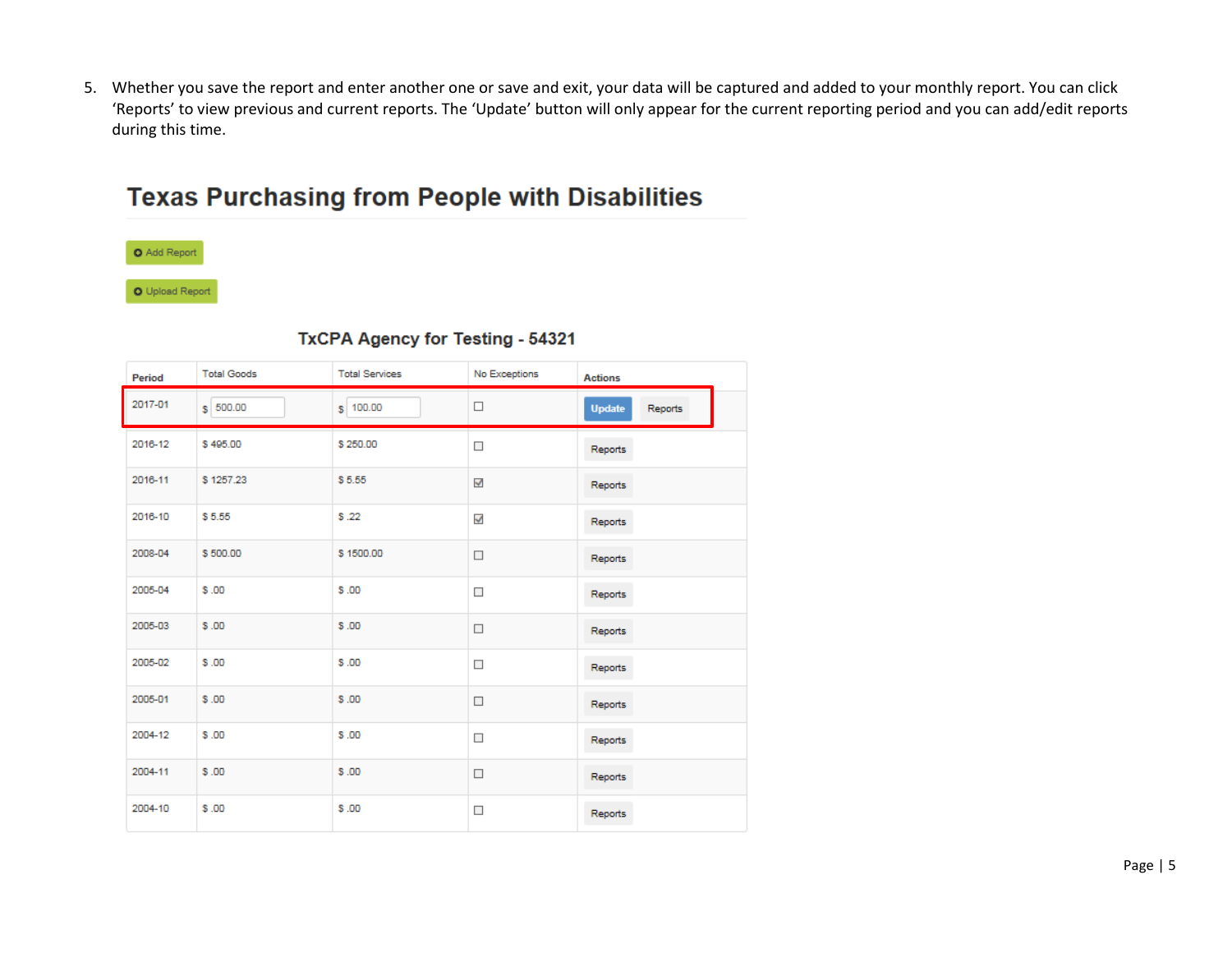6. When uploading your report, you are required to use a certain format. The requirements are the same as the previous system.

#### **Import Format**

Exception data must be in a plain **tab delimited** text file, with the following fields:

| Field                       | Max<br>Width | <b>Formatting Instructions</b>                                                                                                                                                      |  |  |
|-----------------------------|--------------|-------------------------------------------------------------------------------------------------------------------------------------------------------------------------------------|--|--|
| Purchase Order<br>Number    | 20           | Your agency's Purchase Order number.                                                                                                                                                |  |  |
| Purchase Order Date         | 20           | Date of the PO in mm/dd/yyyy format.                                                                                                                                                |  |  |
| NIGP Code                   | 5            | Valid 5-digit NIGP Code without dashes or spaces.                                                                                                                                   |  |  |
| Description                 | 255          | Description of the items purchased                                                                                                                                                  |  |  |
| <b>Quantity or Duration</b> | 10           | Quantity of items, or Duration of a service                                                                                                                                         |  |  |
| Unit of Measure             | 20           | Each, Boxes, Packages, Days, Months, Years, etc.                                                                                                                                    |  |  |
| <b>Unit Price</b>           | 15           | Use numbers and one decimal point only. Including commas or negative numbers will cause the import to fail. If no decimal is supplied, the values will be read<br>as whole dollars. |  |  |
|                             |              | The following six fields are true/false fields. The field size is 1. An empty field, or a space indicates False, or 0. Any other character here will signify TRUE, or 1.            |  |  |
| Service                     | 1            | This purchase was for a service, instead of a product.                                                                                                                              |  |  |
| Quantity                    | 1            | This exception is Quantity based.                                                                                                                                                   |  |  |
| Quality                     | 1            | This exception is Quality based.                                                                                                                                                    |  |  |
| Delivery Time               | 1            | This exception is Delivery Time based.                                                                                                                                              |  |  |
| Life Cycle Cost             | 1            | This exception is Life Cycle Cost based.                                                                                                                                            |  |  |
| Testing/Inspection          | 1            | This exception is Price based.                                                                                                                                                      |  |  |
| Comments                    | 255          | Describe the other reason for the exception, if any.                                                                                                                                |  |  |
| Branch/Dept/Region          | 10           | Use this field to designate the branch office (if any) from which this exception came.                                                                                              |  |  |

If the first row contains column headings, be sure to check the box indicating your file has headers before uploading. Each field of each record will be checked for valid formatting. **The data will be accepted only if every record passes the validation tests.**